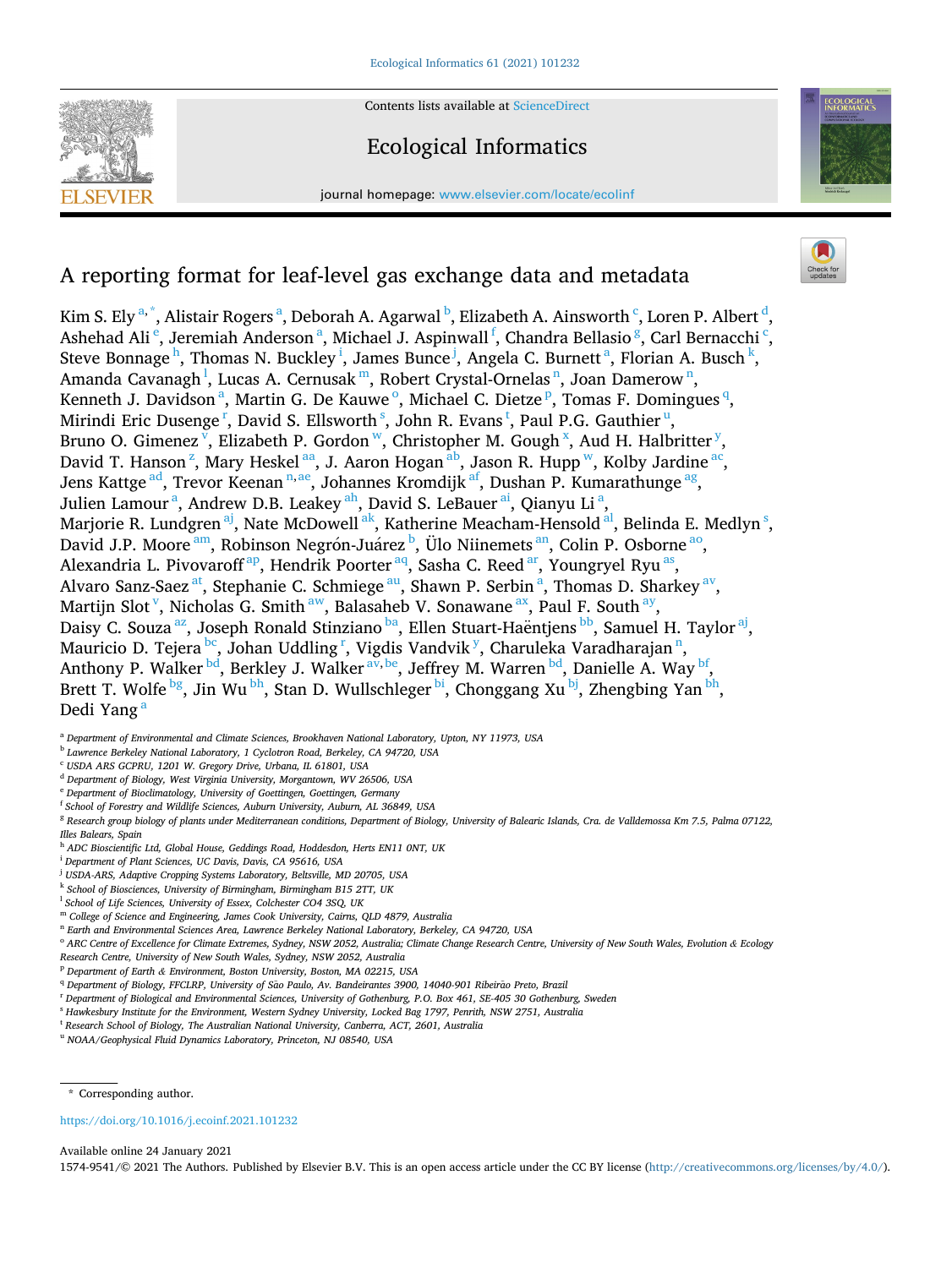<span id="page-1-0"></span><sup>v</sup> *Smithsonian Tropical Research Institute, Apartado Postal, 0843-03092, Panama City, Panama* 

- <sup>w</sup> *LI-COR Biosciences, 4647 Superior St Lincoln, NE 68504, USA*
- <sup>x</sup> *Virginia Commonwealth University, Department of Biology, Box 842012, 1000 W. Cary Street, Richmond, VA 23284, USA*
- <sup>y</sup> *Department of Biological Sciences & Bjerknes Centre for Climate Research, University of Bergen, PO Box 7801, N-5020 Bergen, Norway*
- <sup>z</sup> *UNM Biology, MSC03-2020, 219 Yale Blvd, Albuquerque, NM 87131, USA*
- aa *Department of Biology, Macalester College, 1600 Grand Ave, St Paul, MN 55105, USA*
- ab *Department of Biological Sciences, Florida International University, Miami, FL 33199, USA*
- ac *Climate and Ecosystem Sciences Division, Lawrence Berkeley National Laboratory, Berkeley, CA 94720, USA*
- <sup>ad</sup> Max Planck Institute for Biogeochemistry, Germany; German Centre for Integrative Biodiversity Research (iDiv), Halle-Jena-Leipzig, Hans Knöll Str. 10, 07745 Jena
- *Deutscher Platz 5e, 04103 Leipzig, Germany*
- ae *Department of Environmental Science, Policy and Management, UC Berkeley, Berkeley, CA 94720, USA*
- af *Department of Plant Sciences, University of Cambridge, Downing Street, Cambridge CB23EA, UK*
- ag *Plant Physiology Division, Coconut Research Institute of Sri Lanka, Lunuwila 61150, Sri Lanka*
- ah *Departments of Plant Biology and Crop Sciences, University of Illinois at Urbana-Champaign, 1206 W Gregory Dr, Urbana, IL 61801, USA*
- ai *College of Agriculture and Life Sciences, University of Arizona, Tucson, AZ 85721, USA*
- aj *Lancaster Environment Centre, Library Avenue, Lancaster University, Lancaster LA1 4YQ, UK*
- ak *Pacific Northwest National Laboratory, PO Box 999, Richland, WA 99352, USA*
- al *Carl R. Woese Institute of Genomic Biology, University of Illinois at Urbana-Champaign, 1206 W. Gregory Drive, Urbana, IL 61801, USA*
- am *School of Natural Resources and the Environment, University of Arizona, Tucson, AZ 85721, USA*
- an *Estonian University of Life Sciences, Kreutzwaldi 1, 51006 Tartu, Estonia*
- ao *Department of Animal and Plant Sciences, University of Sheffield, Sheffield S7 2NF, UK*
- ap *Atmospheric Science and Global Change Division, Pacific Northwest National Laboratory, Richland, WA 99352, USA*
- aq Plant Sciences (IBG2), Forschungszentrum Juelich GmbH, Juelich, Germany; Department of Biological Sciences, Macquarie University, North Ryde, NSW 2109,
- *Australia*
- ar *US Geological Survey, Southwest Biological Science Center, 2290 S. West Resource Blvd, Moab, UT 84532, USA*
- as *Department of Landscape Architecture and Rural Systems Engineering, Seoul National University, Seoul, South Korea*
- at *Department of Crop, Soil and Environmental Sciences, Auburn University, Auburn, AL 36849, USA*
- au *Department of Ecology, Evolution and Environmental Biology, Columbia University, New York, NY 10027, USA*
- av *MSU-DOE Plant Research Laboratory, Michigan State University, 612 Wilson Rd, East Lansing, MI 48824, USA*
- aw *Department of Biological Sciences, Texas Tech University, Lubbock, TX 79409, USA*
- ax *School of Biological Sciences, Washington State University, Pullman, WA 99164, USA*
- ay *Department of Biological Sciences, Louisiana State University, Baton Rouge, LA 70803, USA*
- az *Forest Management Laboratory, National Institute for Amazon Research, Manaus, Amazonas, Brazil*
- ba *Department of Biology, University of New Mexico, Albuquerque, NM 87131, USA*
- bb *US Geological Survey, California Water Science Center, 6000 J St, Sacramento, CA 95819, USA*
- bc *Great Lakes Bioenergy Research Center, Michigan State University, East Lansing, MI, 48824, USA*
- bd *Environmental Sciences Division and Climate Change Science Institute, Oak Ridge National Laboratory, Oak Ridge, TN 37831, USA*
- be *Department of Plant Biology, Michigan State University, East Lansing, MI 48824, USA*
- bf *Department of Biology, University of Western Ontario, London, ON N6A 5B7, Canada*
- bg *School of Renewable Natural Resources, Louisiana State University Agricultural Center, Baton Rouge, LA 70803, USA*
- bh *School of Biological Sciences, The University of Hong Kong, Pokfulam Road, Hong Kong*
- bi *Environmental Sciences Division, Oak Ridge National Laboratory, Oak Ridge, TN 37831, USA*
- bj *Earth and Environmental Sciences Division, Los Alamos National Laboratory, NM 87544, USA*

### ARTICLE INFO

*Keywords:*  Photosynthesis Carbon dioxide Irradiance Data reporting format Metadata Data standard

## ABSTRACT

Leaf-level gas exchange data support the mechanistic understanding of plant fluxes of carbon and water. These fluxes inform our understanding of ecosystem function, are an important constraint on parameterization of terrestrial biosphere models, are necessary to understand the response of plants to global environmental change, and are integral to efforts to improve crop production. Collection of these data using gas analyzers can be both technically challenging and time consuming, and individual studies generally focus on a small range of species, restricted time periods, or limited geographic regions. The high value of these data is exemplified by the many publications that reuse and synthesize gas exchange data, however the lack of metadata and data reporting conventions make full and efficient use of these data difficult. Here we propose a reporting format for leaf-level gas exchange data and metadata to provide guidance to data contributors on how to store data in repositories to maximize their discoverability, facilitate their efficient reuse, and add value to individual datasets. For data users, the reporting format will better allow data repositories to optimize data search and extraction, and more readily integrate similar data into harmonized synthesis products. The reporting format specifies data table variable naming and unit conventions, as well as metadata characterizing experimental conditions and protocols. For common data types that were the focus of this initial version of the reporting format, i.e., survey measurements, dark respiration, carbon dioxide and light response curves, and parameters derived from those measurements, we took a further step of defining required additional data and metadata that would maximize the potential reuse of those data types. To aid data contributors and the development of data ingest tools by data repositories we provided a translation table comparing the outputs of common gas exchange instruments. Extensive consultation with data collectors, data users, instrument manufacturers, and data scientists was undertaken in order to ensure that the reporting format met community needs. The reporting format presented here is intended to form a foundation for future development that will incorporate additional data types and variables as gas exchange systems and measurement approaches advance in the future. The reporting format is published in the U.S. Department of Energy's ESS-DIVE data repository, with documentation and future development efforts being maintained in a version control system.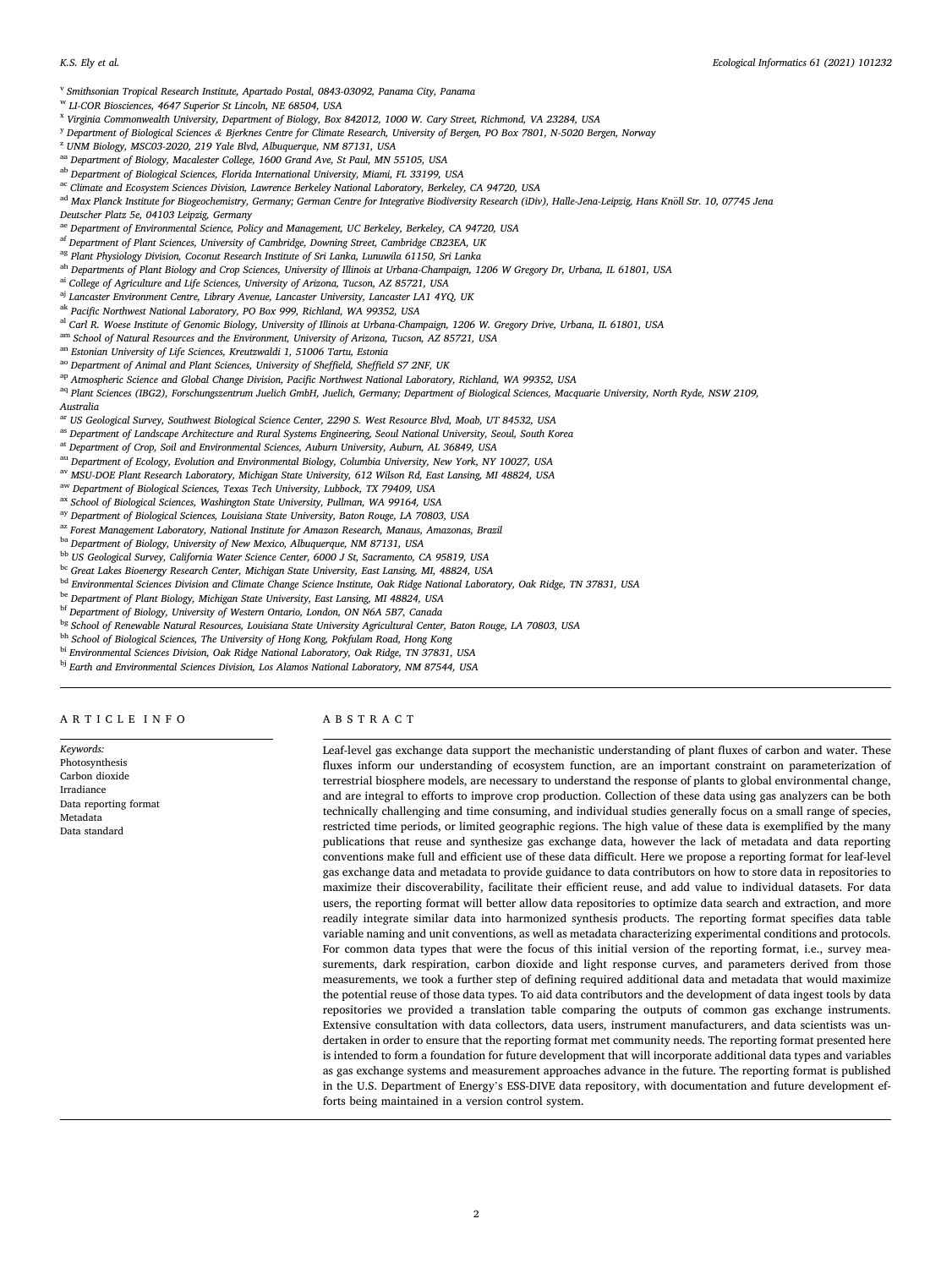## **1. Introduction**

The interface between plant and ecological sciences and research data infrastructure is rapidly evolving, with greater expectations for data preservation, reproducible and open research, and the potential to synthesize data across different studies maximizing investments in research. Moreover, publicly accessible data archiving is increasingly required by funding bodies and publishers. Numerous databases and repositories, and other data infrastructure, have been developed to fulfill these needs, including TRY ([Kattge et al., 2020\)](#page-8-0), Environmental Data Initiative [\(environmentaldatainitiative.org](http://environmentaldatainitiative.org)), Dryad ([datadryad.org](http://datadryad.org)), figshare [\(figshare.com](http://figshare.com)) and DataOne [\(dataone.org](http://dataone.org)). Yet the reuse of these data resources remains hampered by the difficulty of locating, unifying and assessing the quality of data, and the absence of important metadata needed for inter-site comparison or synthesis. The challenges that must be addressed for data managers to best support scientific discoveries are summarized by the FAIR principles, a call to improve Findability, Accessibility, Interoperability and Reusability of data ([Wilkinson et al., 2016\)](#page-9-0).

Leaf-level gas exchange measurements quantify the flux of carbon dioxide  $(CO<sub>2</sub>)$  and water vapor into and out of a leaf. Typically collected with infrared gas analyzer instruments, these measurements are used to determine a range of physiologically important fluxes and traits, principally the rates of net  $CO<sub>2</sub>$  assimilation, respiration and stomatal conductance. Gas exchange data are used to answer a wide variety of scientific questions regarding plant function and response to environmental change [\(Long et al., 1996; Long and Bernacchi, 2003](#page-8-0)). They are the basis for estimating and scaling photosynthesis from the leaf to canopy ([Yang et al., 2020\)](#page-9-0), and are used to parameterize global biogeochemical models ([Kattge et al., 2009](#page-8-0)). The products of photosynthesis are critical to society, as they provide renewable supplies of food, fuel, medicine, and fiber [\(Vitousek et al., 1986\)](#page-9-0). Understanding and improving photosynthesis, and water- and nutrient-use efficiencies are currently considered to be key targets to improve the resilience of crops to global change [\(Ainsworth et al., 2008;](#page-7-0) [Leakey et al., 2019](#page-8-0); López-Calcagno et al., 2020; [Ort et al., 2015](#page-8-0); [Simkin et al., 2019](#page-9-0)). Furthermore, plants play a critical and unique role in determining the response of the terrestrial biosphere to rising CO<sub>2</sub> concentration and in turn influence the rate of global change ([Walker et al., 2020](#page-9-0)). Analyses have also shown that terrestrial biosphere model outputs are particularly sensitive to parameters derived from gas exchange data (Bonan [et al., 2011;](#page-8-0) [Booth et al., 2012;](#page-8-0) [LeBauer et al., 2013](#page-8-0); [Ricciuto et al.,](#page-9-0)  [2018; Sargsyan et al., 2014\)](#page-9-0) and that the use of derived parameters from gas exchange data can effectively constrain uncertainty in model simulations ([Dietze, 2014\)](#page-8-0). In short, gas exchange data are central to understanding, improving and modelling the response of plants to global and environmental change.

However, collection of these data requires specialist training, is time consuming, can involve elaborate logistics ([Ellsworth et al., 2012](#page-8-0); [Weerasinghe et al., 2014](#page-9-0)), and often utilizes techniques adapted to particular experiments, instruments and environments. Thus, resulting data products are typical long-tail data, i.e. data are low volume, and have diverse and heterogeneous content, and are thus not easily shared ([Heidorn, 2008](#page-8-0); [Wallis et al., 2013](#page-9-0)). Currently, most data repositories that store diverse data typically focus on describing generic packagelevel metadata, and not metadata specific to the data type, which limits the use, search and data discovery services for long-tail data types ([Limani et al., 2019\)](#page-8-0). Our review of existing data repositories and plant trait databases revealed that where leaf-level gas exchange data are available, the data provided are limited and metadata required to properly interpret and reuse those data are often missing. The need for specialist data standards for disciplines is well recognized [\(Bruneau](#page-8-0)  [et al., 2019](#page-8-0); [Limani et al., 2019](#page-8-0)), and the importance of developing standards for the collection and storage of plant trait data has been the subject of several recent studies [\(Gallagher et al., 2020;](#page-8-0) [Kissling et al.,](#page-8-0)  [2018;](#page-8-0) [Schneider et al., 2019](#page-9-0)). Despite recent increases in compendia of gas exchange data ([Lin et al., 2015](#page-8-0); [Keenan and Niinemets, 2016](#page-8-0); [Kumarathunge et al., 2019](#page-8-0); [Smith et al., 2019](#page-9-0); [Niinemets et al., 2015](#page-8-0); De [Kauwe et al., 2016;](#page-8-0) [Ali et al., 2015\)](#page-7-0), and previous calls for standard archiving ([Dietze, 2014](#page-8-0)), there is no standardized reporting format that enables syntheses of these data.

Data archiving is only the first step towards maximizing the value of data. In order to be reused or incorporated into models or synthesis products, data must be both findable and accessible; these characteristics are optimized by appropriate, machine-readable search terms and persistent dataset identifiers. Currently, gas exchange instruments do not share a common output format, i.e., file structure, variable names, and units, and include column headers that are not machine readable. Additionally, reuse is enabled by including sufficient metadata to correctly interpret the data, and use of common formats and terms that allow processing multiple studies from different sites, with various measurement methods ([Christianson et al., 2017\)](#page-8-0). Currently, metadata associated with gas exchange data collections are largely limited to location and species ([Kattge et al., 2020\)](#page-8-0). Lack of documentation and metadata are recognized as data archiving risk factors [\(Mayernik et al.,](#page-8-0)  [2020\)](#page-8-0), with the implication that without adequate metadata, data cannot be interpreted or used correctly. To reuse data, researchers often have to refer to original publications to access essential metadata or other key information (e.g. leaf temperature), which can be a prohibitively resource-intensive process, or, especially in the case of older work, impossible because information is unavailable. Also, as research data infrastructure moves towards advanced capabilities such as application programming interfaces (APIs) to facilitate data upload and download, or support for data visualization and analytics, standardization of data and metadata in machine readable formats will become increasingly essential ([Bruneau et al., 2019\)](#page-8-0). For example, the Darwin Core standard for biodiversity data has enabled the global integration of hundreds of millions of species occurrence records through the Global Biodiversity Information Facility (GBIF, [www.gbif.org\)](http://www.gbif.org), and has facilitated reuse of these data in countless studies [\(Ball-Damerow et al., 2019\)](#page-7-0). However, specific guidance for leaf-level gas exchange data and metadata is lacking.

Here we present a new data and metadata reporting format for common types of leaf-level gas exchange data, reaching consensus among over 80 researchers in the field. We describe the process of development of these guidelines, for which the aim was to find the balance between maximizing the usefulness of the reporting format to the research community with ease of compliance when a data provider is preparing a new dataset. A key aspect has been engaging the community of leaf-level gas exchange experts in the development of this reporting format, with a concerted effort to reach as many potential data contributors and users as possible. Our goal with this initial focused effort on a leaf-level gas exchange reporting format was to develop a solid foundation for further development that could include a wider range of data types. An important component of this proposed reporting format is the public archive of complete instrument outputs. While we cannot foresee all future data uses or different processing methods, the preservation of the unprocessed instrument output is a way of futureproofing rare and valuable leaf-level gas exchange data sets ([Rogers](#page-9-0)  [et al., 2017\)](#page-9-0).

The creation of this reporting format for leaf-level gas exchange data was initiated by a call for community accepted data formats for the U.S. Department of Energy's (DOE) Environmental Systems Science Data Infrastructure for a Virtual Ecosystem (ESS-DIVE) data repository ([Varadharajan et al., 2019\)](#page-9-0). Accordingly, the reporting format described here is known as the 'ESS-DIVE reporting format for leaf-level gas exchange data and metadata', and referred to in this paper as 'the reporting format'. However, development of the format and documentation has considered global needs for these data. This paper presents a reporting format for leaf-level gas exchange data designed for wide adoption across ecological data repositories, and thus does not describe implementation in a specific repository or database. The reporting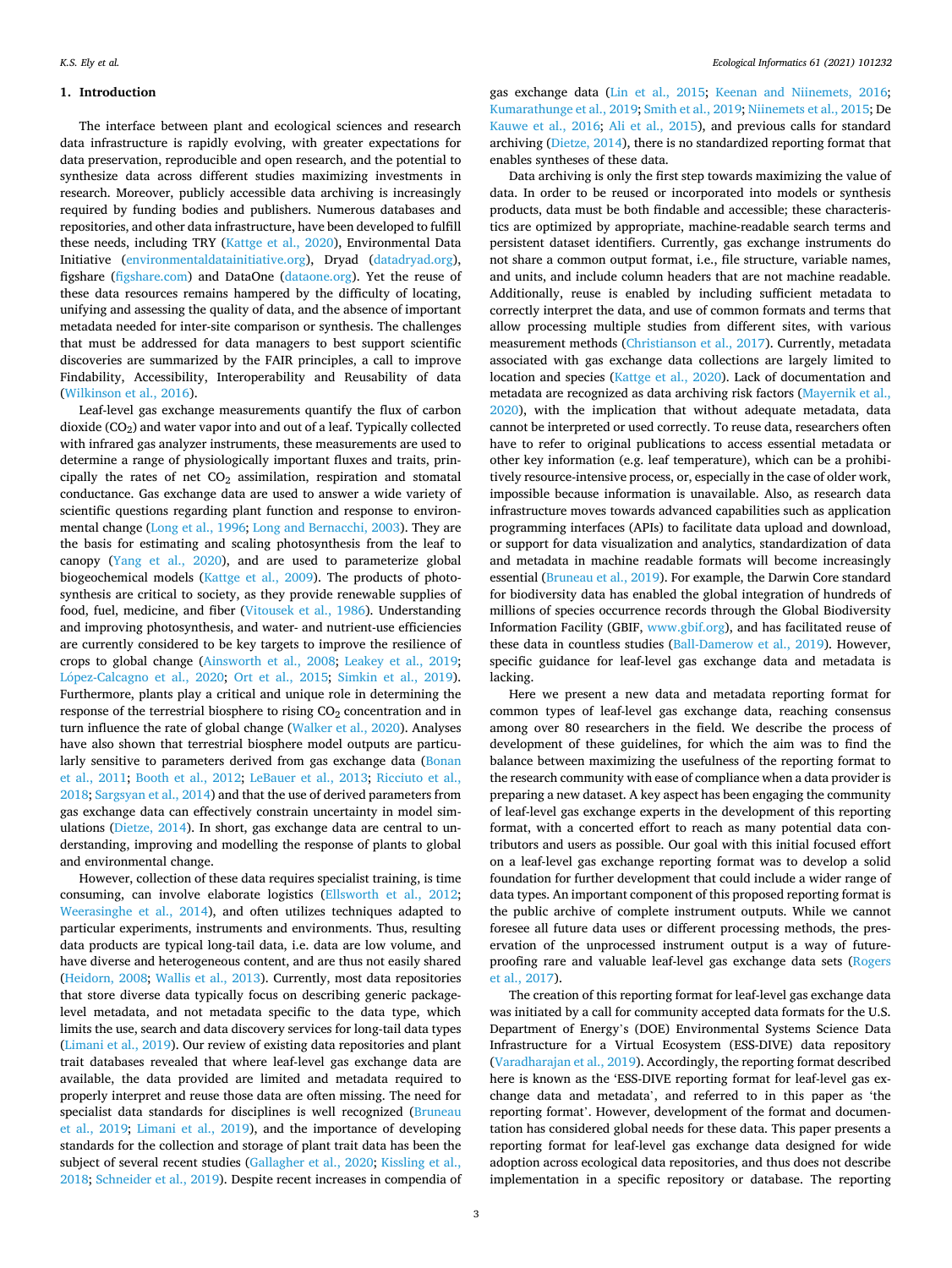format is designed to complement, and not duplicate, other metadata requirements for sites, samples and additional relevant information, and when possible this format should be used in combination with such requirements. For example, in the ESS-DIVE data repository a data submission must also include package-level metadata (e.g. authors, keywords, publication date, spatial and temporal coverage) and samplelevel metadata (e.g. sample material, latitude, longitude, elevation, biome). It is encouraged that, where available, this reporting format is used in conjunction with established ontologies, such as Darwin Core ([Wieczorek et al., 2012\)](#page-9-0), the Plant Ontology [\(Cooper et al., 2013\)](#page-8-0) and the Environment Ontology [\(Buttigieg et al., 2013\)](#page-8-0).

The scope of this reporting format for leaf-level gas exchange focused on defining data and metadata variables to describe the most common type of measurements and those that have been the focus of recent synthesis efforts, i.e. survey style measurements; the response of photosynthesis to CO<sub>2</sub> and irradiance; and parameters derived from these relationships. In this paper we 1) describe the process of developing the format, including review of existing standards and conventions, and community consultation; 2) provide details of the components of the reporting format, including the guidance for data and metadata fields, vocabularies, units and definitions; and 3) discuss challenges to reaching consensus, the future potential to include additional measurement types and the use of this reporting format as a basis for the development of data management tools.

## **2. Methods**

#### *2.1. Review of existing standards and conventions*

#### *2.1.1. Search for published standards*

Literature and web resources were searched to identify any published standards guiding best practice for the archive of leaf-level gas exchange data. A list of ecological trait databases was assembled, based on web searches, and a comprehensive table published by [Schneider](#page-9-0)  [et al. \(2019\)](#page-9-0). Of these, databases and repositories identified as containing plant trait data were reviewed to determine if they included leaflevel gas exchange data, and if submission of data required adherence to any standards or formats (Supplementary Tables 1 & 2). A catalog of over 1400 data standards, including 17 categorized as concerning physiology, available at FAIRsharing ([Sansone et al., 2019\)](#page-9-0), was searched for standards that define variable names and metadata terms required to describe leaf-level gas exchange data.

# *2.1.2. Variable names and definitions*

Existing data repositories, databases and synthesized datasets were reviewed, and the most commonly used variable terms and definitions were adopted into this reporting format (Supplementary Tables 1–3). The TRY plant trait database ([Kattge et al., 2020](#page-8-0)) was identified as the most extensive publicly available plant trait database that contains leaflevel gas exchange data. Variable definitions in TRY are adopted from TOP, a thesaurus of plant characteristics ([Garnier et al., 2017](#page-8-0)). Several relevant variables are included in BETYdb, the biofuel ecophysiological traits and yields database [\(LeBauer et al., 2018\)](#page-8-0). Another resource for measurement variable definitions are several published guides to standard measurement protocols, including ClimEx [\(Halbritter et al., 2020](#page-8-0)), the Plant Handbook (Pérez-Harguindeguy et al., 2013) and PrometheusWiki ([Evans and Santiago, 2014](#page-8-0); [Sack et al., 2010](#page-9-0)). The use of variable names in the large datasets including GlobResp ([Atkin et al.,](#page-7-0)  [2015\)](#page-7-0) and GlobAmax ([Maire et al., 2015\)](#page-8-0) were also considered. The default output from ten commercially available gas exchange instruments (manufactured by ADC Bioscientific, CID-Bioscience, LI-COR Biosciences, PP Systems and Walz; Supplementary Table 4) was assembled into a translation table to allow comparison and identify commonalities. Each variable was defined with a name, unit and description, and in some cases, an expected value range.

#### *2.1.3. Metadata requirements*

Many data repositories have existing metadata requirements to cover general experimental and sample parameters, such as characteristics of the location where measurements were conducted. Here we identified specific metadata parameters that would allow users of leaf-level gas exchange data to discriminate between data types, experimental protocols, and sample characteristics. We chose variables based on our collective expertise of conducting gas exchange measurements across diverse ecosystems and experimental designs, and of using those data in syntheses and meta-analysis. Our goal was to include metadata requirements for variables that would be most relevant for synthesis activities, including variables to distinguish data obtained from natural or cultivated plants, and to differentiate between common experimental manipulations and leaf sampling techniques. Controlled vocabularies—lists of preferred terms—were developed for each metadata variable to allow consistent metadata reporting. The selection of required metadata variables sought to find a balance between optimizing data discoverability and usability, while at the same time not placing undue burden on data contributors.

# *2.2. Community consultation*

The draft reporting format was made available to the community of leaf-level gas exchange experts for suggestions and comment. Input was sought from data contributors, data scientists, data users, and instrument manufacturers. The invitation to participate was sent via direct email to 120 contacts, and reached a wider (unquantified) audience through encouraged sharing of the invitation to participate and social media. The development of this data reporting format was very well received by the community; eighty individuals contributed to the reporting format documentation, and thus this paper (Supplementary Fig. S1).

An introduction to the purpose, structure and components of the reporting format was presented as a publicly accessible webinar hosted by ESS-DIVE in July 2020, followed by a month-long period of feedback and discussion. Follow up video conferences were scheduled to discuss refinements and solutions. Feedback was gathered in an open manner, with comments and suggestions available to view by all on a collaborative online document. The reporting format documentation was then migrated to a public GitHub repository, where additions and refinements can continue to be made, and version controlled releases will be freely available for use.

# **3. Results**

There are a number of common conventions in use for reporting of leaf-level gas exchange data, however they are not universal, and our search did not discover any published standards for data reporting. This directed our efforts into the development of a new metadata and data reporting format to enable diverse data contributors to use unified terminologies and formats when publishing data, thus lowering the barrier for data reuse and harmonization. The range of measurements that can be made with gas exchange instruments is broad. We have developed the foundation for a common reporting format by reaching consensus on a list of standard variable names and units for data tables, and metadata elements specific to leaf-level gas exchange measurements. Further guidance for data and metadata content is also proposed for data types that are commonly measured: survey style gas exchange measurements, dark adapted respiration measurements,  $CO<sub>2</sub>$  and light response curves, and parameters derived from those response curves.

The reporting format documentation comprises a number of elements relevant to all types of leaf-level gas exchange measurements; a list of variable names and units (Section 3.1) that should be used in data tables, a translation table of data outputs from commercial gas exchange instruments (Section 3.1.1) and comprehensive metadata requirements with controlled vocabularies (Section 3.2). For selected data types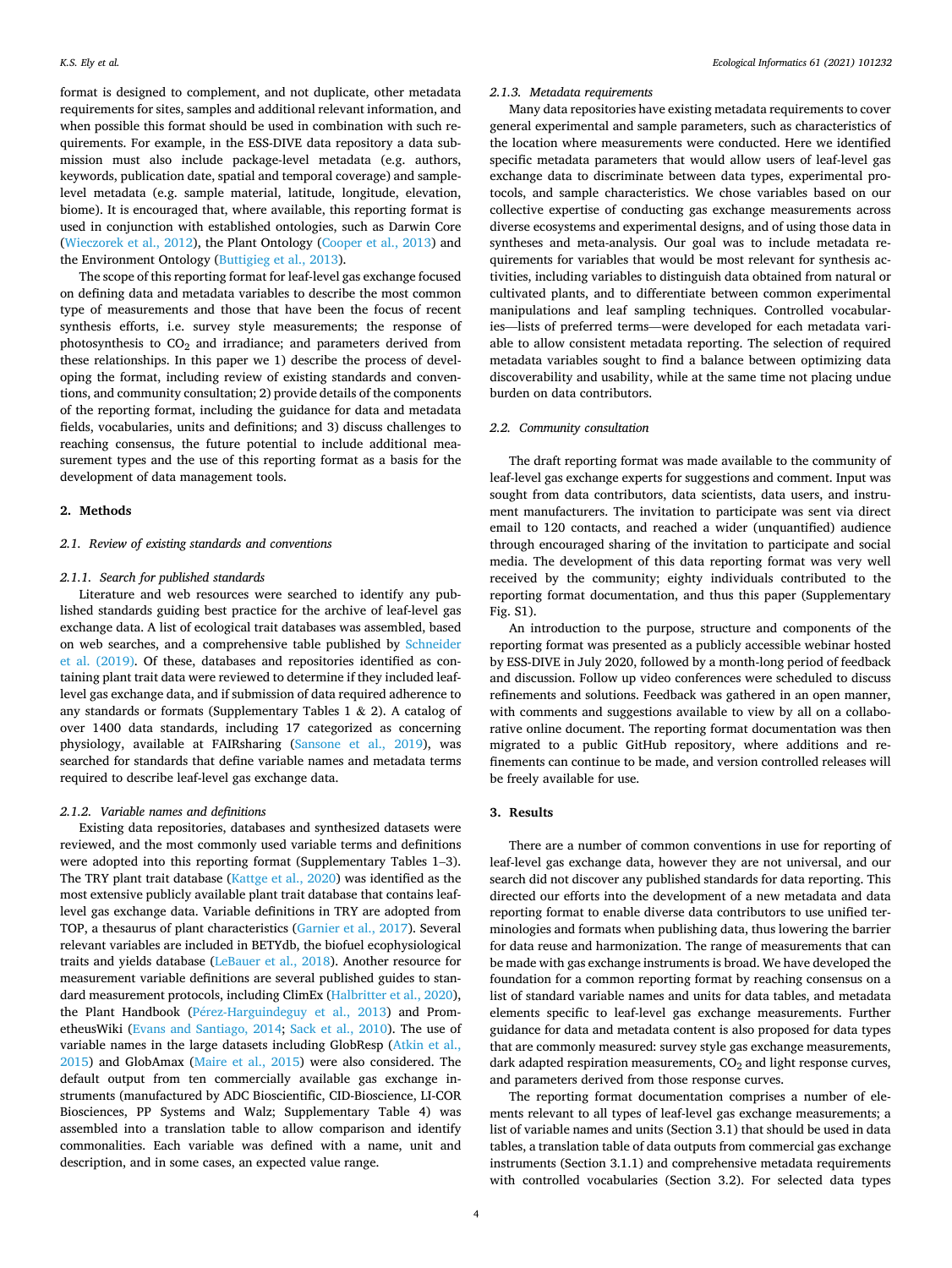<span id="page-4-0"></span>(Section 3.3), the reporting format also specifies the minimum required variables to be included in the data table, and a list of details to be included in the measurement protocol description. Each of these elements is described in more detail in the sections below. The reporting format templates and complete documentation is available for download from the ESS-DIVE repository ([Ely et al., 2020\)](#page-8-0) and an example data package following the reporting format guidelines is hosted on the NGEE-Arctic data archive [\(Rogers et al., 2019\)](#page-9-0).

Here we use the term 'data package' to refer to a collection of data and metadata files to be published together in a data repository ([Christianson et al., 2017\)](#page-8-0). A data package of gas exchange data should contain formatted data tables, metadata tables and the complete instrument output. Any data package may also include additional data types and variables not yet covered by the reporting format. Data packages should also include general metadata as required by the hosting data repository or database (e.g. author list and other citation information, data licensing terms). Fig. 1 shows the relationship between the components of a data package and definition tables included in the reporting format documentation.

The documentation includes user guides and templates to present the methods metadata and instrument details. Data and metadata tables should be in comma separated value (.csv) format; additional materials can be also included as text if appropriate. All components of a data package should be in English language; other language translations can be included as an additional resource.

# *3.1. Variable names and unit specifications*

Consistent use of variable names (also known as field names or headers) in data tables is a key element of generating standardized datasets that can be readily combined or imported into a database. A list of variables, including measured and calculated instrument outputs, calculated parameters, and constants, were designated as *variableName*, *variableUnit* and *variableDefinition* in the defined variables table*.* Note that the *camelCase* naming used here indicates variables defined in the reporting format documentation. These conventions for variables were reached based on the most common usage in existing publications, databases and instrument outputs. In cases where common usage had not already been established, *variableNames* were selected to be human and machine readable, and with no recognized conflicts with other uses. The units for each variable are listed separately, and are not included as part of the *variableName*. The measurement quantities are described in each *variableDefinition*, thus *variableUnits* are presented without information about the quantity, following NIST guidelines ([Thompson and Taylor,](#page-9-0)  [2008\)](#page-9-0). For many *variableNames*, the reporting format also specifies an expected range of values resulting from common measurement approaches; these limits can be used to guide quality checking of data.

# *3.1.1. Instrument output translation table*

A translation table of 23 measured and calculated output variables from ten commercially available gas exchange instruments (Supplementary Table 4) was compiled to assess the most common variable names and measurement units, and provided input into the process of defining the variables for this reporting format. It was found that there is some variation among the output of different instruments, in both variable names and units used, and thus the default instrument outputs are not always exactly aligned with the proposed reporting format. For example, measurement of photosynthetic flux density (PPFD) incident on the leaf is variously labeled as Q, Qleaf, Qin, PAR, PARi or PARtop across the different instruments. The instrument output translation table provides a guide for conversion of results to standard *variableNames* and *variableUnits*, can assist data users to understand instrument output from unfamiliar instruments, and be used for future advances such as the development of automated tools for data upload. This compilation was based on current instrument manuals and software versions; users should note that future instrument and software updates may change the outputs. It is emphasized that re-labeling and conversion of variable names and units to match the format is not a requirement for the complete instrument output files.

# *3.2. Metadata*

All published data packages that use this reporting format should include metadata to ensure that data are adequately described, in order to allow users to fully understand how the data were generated, and maximize findability of data with certain characteristics. The reporting



**Fig. 1.** The relationships between gas exchange measurements and the components of this data and metadata reporting format. The characteristics of the 'measurements' (experimental design and recording of information) inform the content of metadata and data tables. Components shown in boxes should be included in a data package. Data tables, methods metadata, instrument details and the complete instrument output (if available) are required to be included in a data package (grey boxes with solid borders). Inclusion of metadata supplement tables will be dependent on the experiment (grey box with dashed border). The requirements for other related metadata (white box) could be set by a data repository, or be mandated by other specialist data standards or conventions; those details are not covered by this reporting format. Information components (hexagons) are reference tables to guide the format and content requirements of the submitted data. Refer to the reporting format documentation for a complete list of variables, definitions and controlled vocabularies [\(Ely et al., 2020\)](#page-8-0).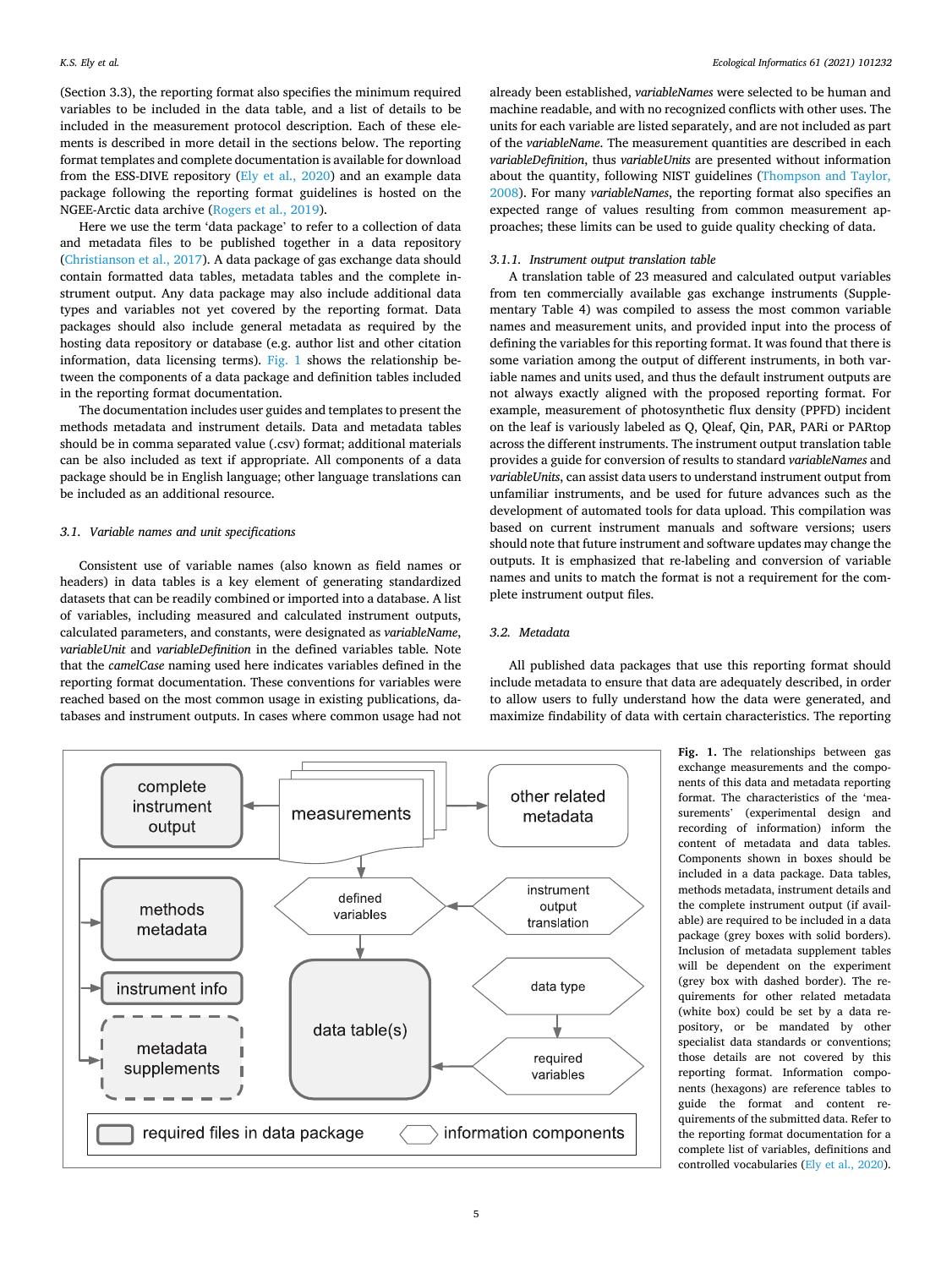format provides controlled vocabularies and template files for the required methods metadata (Section 3.2.1) and instrument details (Section 3.2.2). The inclusion of methods supplement tables (Section 3.2.3) and other related metadata (Section 3.2.4) will depend on the design of individual experiments; thus for these items the reporting format provides guidelines and recommendations only.

### *3.2.1. Methods metadata*

The methods metadata is a record of data types, measurement protocols, experimental and sample characteristics, and details of data processing and calculation approaches, summarized in a single file. The reporting format includes a template file and controlled vocabularies to simplify metadata creation and ensure consistency across datasets. However, the diversity of experimental approaches is recognized, and flexibility is accommodated by allowing use of free text for many variables if the controlled vocabulary is not adequate.

Development of the methods metadata focused on important search filters for data users such as the growth conditions and treatments of the plants on which measurements were made; these should be indicated using the *growthEnvironment* and *experimentalManipulation* variables. For example, the *growthEnvironment* variable captures if the plants were grown in natural or controlled environments, while *experimentalManipulation* can be employed by data users to include or exclude common treatments such as atmospheric, water or nutrient manipulation. Further categorization is enabled by use of variables such as *canopyPosition*, *lightExposure*, *leafAge* and *plantAge*.

#### *3.2.2. Instrumentation details*

This data reporting format provides a template to record details of the instruments used for data collection, including model information, software version, type of chamber used, and a statement of instrument calibration. This will enable users of data to understand the data provenance, and achieve data equivalency in synthesis products.

#### *3.2.3. Methods supplement tables*

Leaf-level gas exchange data are often measured with the purpose of comparing between sample types or treatments; these discriminators are commonly included in data tables as codes to represent species, treatments, plots or other characteristics. The methods supplement tables component of this reporting format demonstrates how the explanation of these descriptors should be included in a data package with a range of examples. Inclusion of metadata supplements in a data package is highly dependent on the nature of the experiment, and as such, examples are provided as guidelines only and are not required by the reporting format.

## *3.2.4. Other related data and metadata*

Gas exchange data are frequently associated with other measurements, e.g. leaf nitrogen content. We strongly encourage the use of unique, persistent sample identifiers to link gas exchange data and other data and metadata associated with the same sample. The unique sample identifier should be a column in the data file. Also, in simple cases associated data could be included as additional variables (i.e. columns) in a gas exchange data table and where data are collected in-line with gas exchange, e.g. fluorescence, logically they should be included in the same file. In cases where a *variableName* is not defined by this reporting format, data providers should follow other appropriate standards or conventions. Similarly, for experimental data not covered by the methods metadata variables, such as reporting of environmental, landscape, or climatic characteristics, or genotype variation, data providers should utilize published standards or formats for that data type. Metadata associated with the sample collection (e.g. location information, sample description) can be provided separately using a file that conforms to recognized sample reporting formats (e.g. [Damerow et al.,](#page-8-0)  [2020\)](#page-8-0).

# *3.3. Specific requirements for selected data types*

Additional reporting guidelines are provided for seven data types identified as common gas exchange measurements (e.g. photosynthetic CO2 response curves) and analytical approaches (e.g. one-point method) (Table 1). For each of these data types the reporting format includes a detailed description of the data type, a list of elements required in the protocol description, and the minimum required variables to include in the data table. For data types not described here, data creators should use a protocol and minimum variable requirements as judged appropriate for their data.

For each data type, a list of 5–8 required variables was developed in order to capture the result variable (e.g. *Vcmax*) and covariates required to interpret that result in context. Of the existing standards and databases reviewed, only the BETYdb specifies any required or optional covariates [\(LeBauer et al., 2018\)](#page-8-0). Thus the minimum required variables presented in this reporting format are the result of an iterative feedback process involving both domain expert contributors and users. Data contributors may also include any other variables, using the *variableNames* defined in this reporting format. The data table should also include the sample identifier, and other sample variables (e.g. species, treatment) as required.

## **Table 1**

The data types for which this reporting format makes specific recommendations for variables required in the data table, and protocol descriptions. Refer to the reporting format documentation for a detailed description of each data type.

| Data type                                                                                      | Description                                                                                                                     |
|------------------------------------------------------------------------------------------------|---------------------------------------------------------------------------------------------------------------------------------|
| Survey                                                                                         | Single point measurement of leaf gas<br>exchange.                                                                               |
| Response of photosynthesis to<br>intercellular $CO2$ concentration (AC <sub>i</sub><br>curves) | Sequential measurements on the same leaf<br>material of photosynthetic rate with<br>varying CO <sub>2</sub> concentration.      |
| Photosynthetic parameters derived<br>from $AC_i$ curves                                        | Results of fitting photosynthetic $CO2$<br>response curves to derive parameters, e.g.<br>apparent $V_{cmax}$ , $J_{max}$ , TPU. |
| $V_{cmax}$ from one-point                                                                      | Apparent $V_{cmax}$ calculated from $A_{sat}$<br>measurements using the one-point method.                                       |
| Response of photosynthesis to<br>irradiance (AQ curves)                                        | Sequential measurements on the same leaf<br>material of photosynthetic rate with<br>varying irradiance.                         |
| Photosynthetic parameters derived<br>from AQ curves                                            | Results of fitting light response curves to<br>derive parameters, e.g. quantum yield of<br>CO <sub>2</sub> fixation.            |
| Dark adapted respiration                                                                       | Respiration rate of a dark adapted leaf.                                                                                        |

## *3.4. Inclusion of instrument output data*

The methods metadata and required variables are designed to capture adequate information to allow proper interpretation of datasets. However, not all possible data reuse can be foreseen. The inclusion of the complete instrument output (commonly referred to as 'raw data') in a data package is seen as the ultimate future-proofing for a dataset ([Fig. 1\)](#page-4-0). Archiving of raw gas exchange data is recognized as good science practice and has been highlighted as important for the preservation and reuse of data [\(Dietze, 2014;](#page-8-0) [Rogers et al., 2017](#page-9-0)). Ideally we would like to mandate archiving of quality controlled complete instrument output to allow reanalysis of highly valuable datasets as new knowledge, analytical approaches or data corrections are developed. The term 'complete instrument output' is used here to recognize that instrument data files with some quality control applied, such as correction of user input errors, are generally more valuable to data users than true raw data. However, this ideal has to be balanced by the need to ensure we do not create a barrier for data submission, particularly for older data sets where complete instrument output may no longer be available, or for data collected with custom built gas exchange systems.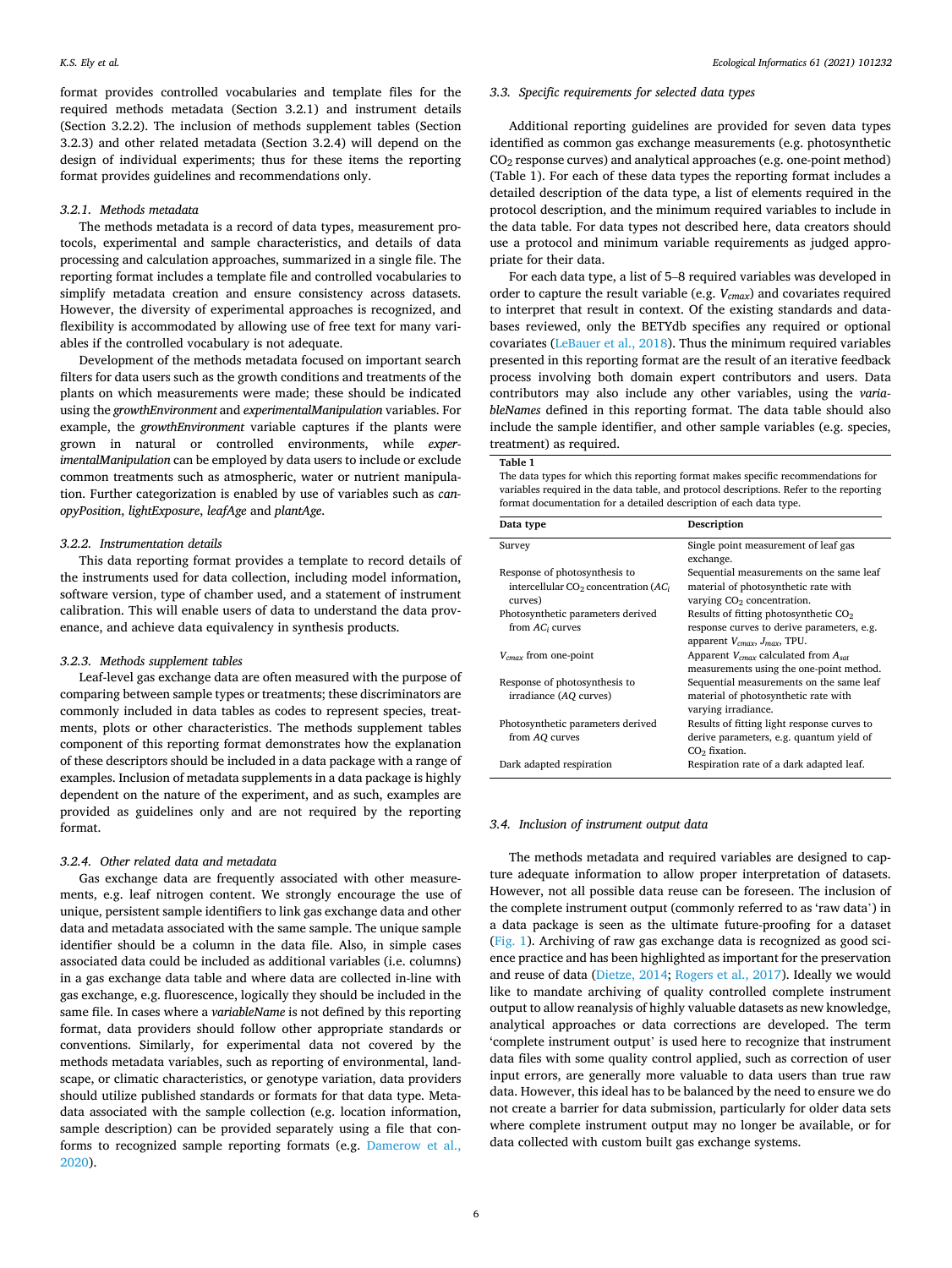# **4. Discussion**

We have developed a reporting format for leaf-level gas exchange data and metadata with the goal of improving findability and the capacity to reuse these valuable data ([Ely et al., 2020\)](#page-8-0). This reporting format will be adopted by the ESS-DIVE data repository and be freely available to the community. We encourage its use by all data producers, repositories and databases. More than eighty data contributors, data users, manufacturers and data scientists contributed to the development of this effort, which we hope will form a foundation for future development by the community. The reporting format aims to provide a resource for data contributors to enhance the value of their data, reduce the overheads to re-using and synthesizing data, and provide prescribed metadata that will simplify parsing of data for analysis and synthesis (Fig. 2).

# *4.1. Development of a community standard*

Given the importance of gas exchange data, the effort taken to collect it, and the widespread use of gas exchange data in synthesis activities and model parameterization, it was surprising that a data standard did not yet exist. However, the need and desire for the development of a common reporting format was readily apparent. Both data contributors and data users were very supportive of the effort, were quick to contribute, and provided valuable input.

Data reporting formats, and the mandate by funding agencies to use them, burden the data contributor with the task of preparing and uploading their data. In contrast, the data user is hopefully relieved of the burden associated with finding and harmonizing datasets prior to analysis. Therefore there is a perception that data reporting formats and preservation of data in a repository offer little direct return for the contributor's effort. However, whilst not readily tangible, there are several benefits to contributors. These include the provision of a formal way to meet mandates for data preservation, defined data descriptions and units, and tools for data quality control (e.g. expected data ranges). Widespread adoption of a data reporting format will also accelerate the development of data ingest tools that will benefit the contributor. Furthermore, sharing of data in an accessible and searchable format increases the impact of their data collection, jump-starts collaborations, and, with conscientious data users, can lead to invitations to co-author novel data syntheses where data contributors can share knowledge of their data and also gain additional insight from their collaborators ([Allen and Mehler, 2019](#page-7-0); [Cheruvelil and Soranno, 2018](#page-8-0)). One issue that remains challenging for the field is formal recognition of datasets through citations and ensuring the continued recognition of a given contribution. For example, if the original dataset is combined with other data into a larger dataset the original association with the data contributor can be lost.

While a formal data format had not existed before we started this work, the vocabulary of leaf-level gas exchange was well established and

was fairly similar across instruments. Therefore, incorporating many variables and definitions that are already in widespread use resulted in large parts of the reporting format being readily accepted by the community. Most feedback was focused on additional components, and fine tuning of definitions, rather than large changes to the first draft proposal. It was necessary to provide precise descriptive information to clearly communicate our goal of developing a data reporting format; in some instances this goal was conflated with documentation of measurement protocols, defining a gold standard method or building a database. The data reporting format does not attempt to constrain method choice by data contributors but is intended to be inclusive of all approaches and methodologies. However, there were several issues that garnered significant commentary and these are discussed further below.

## *4.2. Decisions and compromises*

As expected there was a necessary compromise between the desire for additional metadata detail and the need for a relatively simple and manageable reporting format for data contributors. Many of the requests for increased metadata would increase the effort, and therefore the barrier, to format data for some contributors whilst providing only limited value for most data users. Experimental and sample details that are not covered by the methods metadata variables may be included in protocol descriptions or methods supplement tables. While not yet providing specific formats for data, methods metadata variables have been included to indicate the inclusion of canopy height information and additional data collected in-line with gas exchange. There are no restrictions preventing conscientious data contributors from including more metadata detail or data types. Similarly, when developing the required variables for each data type we resisted adding requirements for variables that are not essential to effectively reuse the data. We hope that by strongly encouraging (and perhaps, in time, mandating) the submission of complete instrument output we will preserve all data fields for the specialist data user, and for future, currently unanticipated uses of the data.

There were several comments about missing measurement types; in many cases this reflected the desire to expand the reporting format to cover more data types, e.g. temperature and vapor pressure deficit response curves, or porometer measurements of stomatal conductance. The combination of fluorescence with gas exchange data is very powerful and many instruments allow simultaneous collection of both data types. Whilst we recognize the value of including fluorescence data, developing common reporting formats for these data would have significantly expanded the scope of this initial effort. Development of a common data reporting format for fluorescence data presents some additional challenges, since these data are not always associated with gas exchange data, they can be collected with a wider variety of instruments, and the vocabulary and protocols used are not as constrained as for gas exchange measurements [\(Baker, 2008;](#page-7-0) [Maxwell and Johnson,](#page-8-0)  [2000; Murchie and Lawson, 2013](#page-8-0)).



**Fig. 2.** Schematic showing how the implementation of this data reporting format across data archives will facilitate data discovery and reuse.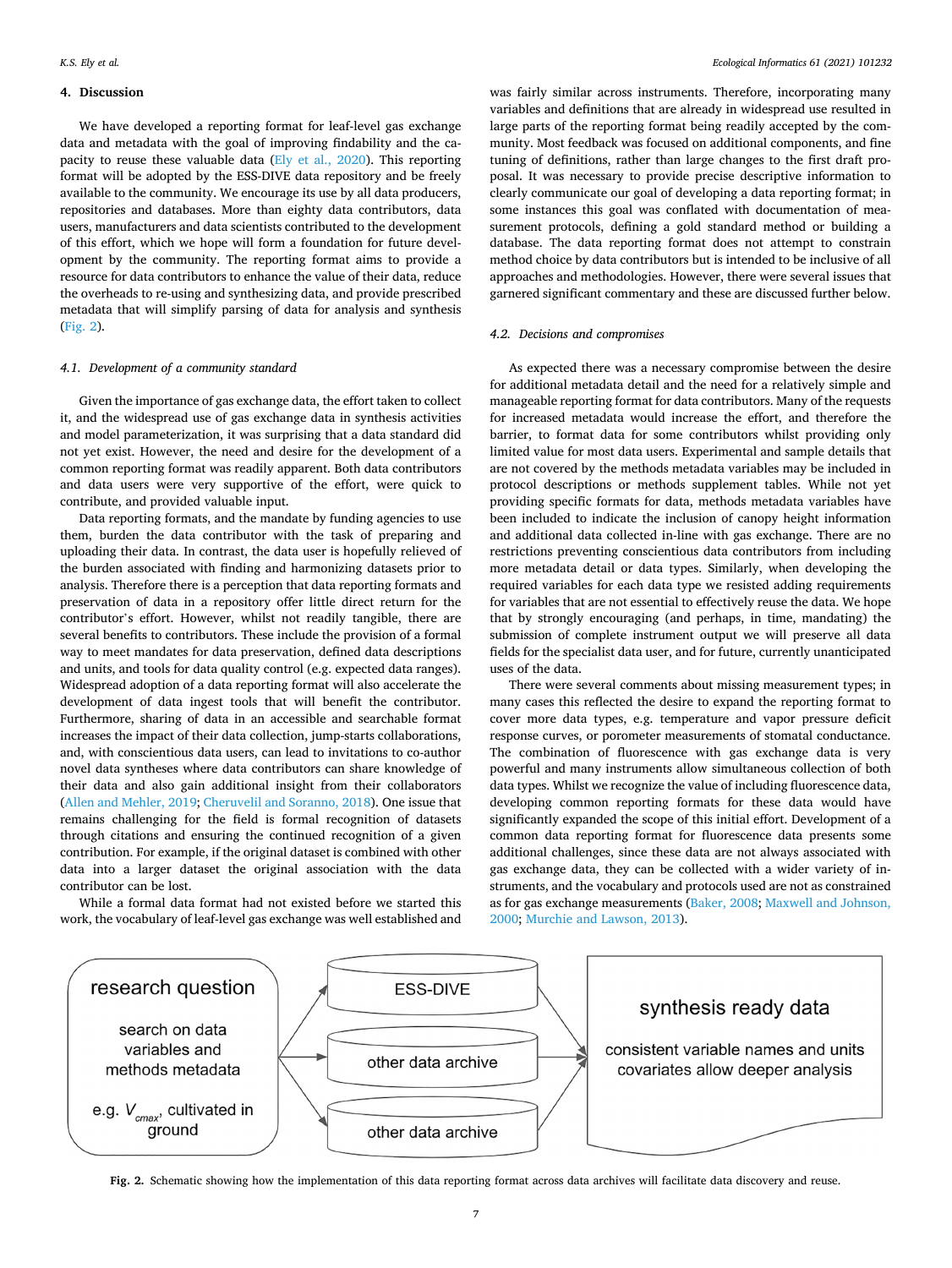<span id="page-7-0"></span>Estimates of photosynthetic parameters derived from the response of photosynthesis to intercellular  $CO_2$  concentration  $(C_i)$  provide apparent estimates of those parameters, i.e. the estimate assumes an infinite mesophyll conductance  $(g_m)$  and  $C_i$  is assumed to be equal to the  $CO_2$ concentration inside the chloroplast (*C<sub>c</sub>*)—the site of carboxylation. Whilst  $g_m$  and hence  $C_c$  can be estimated from gas exchange data (Ethier [and Livingston, 2004;](#page-8-0) [Sharkey et al., 2007](#page-9-0)), the most robust approaches require in-line measurements of fluorescence or isotopic descrimination ([Bongi and Loreto, 1989](#page-8-0); [Busch et al., 2020](#page-8-0); [Evans et al., 1986](#page-8-0); [Harley](#page-8-0)  [et al., 1992](#page-8-0); [Loreto et al., 1992](#page-8-0); [von Caemmerer and Evans, 1991\)](#page-9-0). Estimates of photosynthetic parameters based on  $C_c$  are different from those that do not account for *g*m, and the data can be used in different ways, so it is important to distinguish which data ( $C_i$  or  $C_c$ ), were used to calculate the derived parameters. Additionally, for the specialist data user, knowledge of additional fluorescence or isotopic discrimination data collected in parallel with gas exchange data would be valuable. Therefore we added methods metadata requirements for photosynthetic CO2 response data to capture assumptions about *g*m and indicate the presence of additional data in the data package.

Specialist approaches of gas exchange measurements mean that equivalence cannot be assumed between different studies, even within the same lab, as protocols are adjusted for individual experiments, depending on species measured, ambient environmental conditions, and the experimental goals. The methods metadata categories have been defined to allow equivalency between data sets to be recognized, and provide the required information to recalculate if necessary. Similarly, calculations of parameters such as maximum carboxylation capacity (*Vcmax*) are dependent on fitting approaches [\(Bernacchi et al., 2013](#page-8-0); [Gu](#page-8-0)  [et al., 2010](#page-8-0); [Sharkey et al., 2007\)](#page-9-0), the choice of kinetic constants ([Rogers](#page-9-0)  [et al., 2017](#page-9-0)), inclusion of mesophyll conductance [\(Ethier and Livingston,](#page-8-0)  [2004;](#page-8-0) [Warren, 2006\)](#page-9-0) and whether and how investigators applied corrections for gasket diffusion leaks [\(Flexas et al., 2007;](#page-8-0) [Rodeghiero et al.,](#page-9-0)  [2007\)](#page-9-0). In some cases, capturing these metadata can enable data users to recalculate derived parameters using a common approach (e.g., [Niine](#page-8-0)[mets et al., 2015\)](#page-8-0). Ideally data users should recalculate derived parameters from the underlying data.

#### *4.3. Future developments*

Development of this data reporting format highlighted the strong desire by the community for additional functionality to be added to repositories to aid data ingestion, search and compilation. For example, tools that would reduce the burden of curating instrument output files, enable data validation during upload, and enable full search and compilation of all measured and calculated instrument output variables. Whilst the creation of such tools is out of the scope of developing a data reporting format we considered these needs in our decision making processes. For example, we have provided an instrument output translation table that provides a column by column comparison of default output from commercially available gas exchange systems, have created and defined a machine readable vocabulary, defined units, and provided expected ranges for commonly measured variables that can aid validation and curation. Furthermore, we have mandated that data are published using a single non-proprietary file format (.csv) further reducing the challenge for long-term archival and cyberinfrastructure tool development.

To aid long-term development, the reporting format will be a dynamic document hosted as a public repository on GitHub, a version control platform ([https://github.com/ess-dive-community/essdiv](https://github.com/ess-dive-community/essdive-leaf-gas-exchange)  [e-leaf-gas-exchange](https://github.com/ess-dive-community/essdive-leaf-gas-exchange)). This platform will allow the user community to flag issues, make suggestions, discuss amendments, and prioritize development of the reporting format, all in the open so the community can understand the motivation behind development and contribute to decision making. The published reporting format can be revised with minor edits, ensuring users can easily access the latest update. Contributors on the GitHub platform could also facilitate more substantial changes, such as the addition of new data types, leading to publication of a new version of this reporting format in the future.

We hope that widespread adoption of this first data reporting format for leaf-level gas exchange data will increase the preservation and reuse of these valuable, and hard won, data sets and elevate the importance of data storage in the mindset of data contributors. We also hope that this work will form the cornerstone for a more comprehensive effort by the community to expand and develop the reporting format, including expansion to include full consideration of additional data types that were beyond the initial scope of this effort.

# **Declaration of Competing Interest**

The authors declare that they have no known competing financial interests or personal relationships that could have appeared to influence the work reported in this paper.

#### **Acknowledgements**

KSE and AR were supported by Environmental Systems Science Data Infrastructure for a Virtual Ecosystem (ESS-DIVE) community funds, through the Office of Biological and Environmental Research in the Department of Energy, Office of Science. Further support was received from several additional projects funded by the Office of Biological and Environmental Research, including the Next Generation Ecosystem Experiments -Arctic (NGEE-Arctic) and -Tropics (NGEE-Tropics) projects and through the United States Department of Energy contracts No. DE-SC0012704, DE-AC02-05CH11231, and DE-AC05-00OR22725 to Brookhaven National Laboratory, Lawrence Berkeley National Laboratory, and Oak Ridge National Laboratory. In addition, ASS was supported by Alabama Agricultural Experiment Station and the Hatch program of the National Institute of Food and Agriculture, U.S. Department of Agriculture; BJW was supported by the Division of Chemical Sciences, Geosciences and Biosciences, Office of Basic Energy Sciences of the United States Department of Energy [Grant DE-FG02-91ER20021]; JK was supported by the Biotechnology and Biological Sciences Research Council UK, grant reference BB/T007583/1; MJA was supported by the U.S. Department of Agriculture - National Institute of Food and Agriculture (Award number: 2019-67013-29161). SCR was supported by US Department of Defense (RC18-1322) and the USGS Ecosystems Mission Area. Any use of trade, product, or firm names is for descriptive purposes only and does not imply endorsement by the U.S. Government.

#### **Appendix A. Supplementary Data**

Supplementary data to this article can be found online at [https://doi.](https://doi.org/10.1016/j.ecoinf.2021.101232)  [org/10.1016/j.ecoinf.2021.101232.](https://doi.org/10.1016/j.ecoinf.2021.101232)

#### **References**

- Ainsworth, Elizabeth A., Rogers, Alistair, Leakey, Andrew D.B., 2008. Targets for crop biotechnology in a future high-CO2 and high-O3 world. Plant Physiol. [https://doi.](https://doi.org/10.1104/pp.108.117101) [org/10.1104/pp.108.117101](https://doi.org/10.1104/pp.108.117101).
- Ali, Ashehad A., Xu, Chonggang, Rogers, Alistair, McDowell, Nathan G., Medlyn, Belinda E., Fisher, Rosie A., Stan D. Wullschleger, et al., 2015. Global-scale environmental control of plant photosynthetic capacity. Ecol. Appl. [https://doi.org/10.1890/14-](https://doi.org/10.1890/14-2111.1)  [2111.1](https://doi.org/10.1890/14-2111.1).
- Allen, Christopher, Mehler, David M.A., 2019. Open Science challenges, benefits and tips in early career and beyond. PLoS Biol. 17 (5), e3000246 [https://doi.org/10.1371/](https://doi.org/10.1371/journal.pbio.3000246) [journal.pbio.3000246.](https://doi.org/10.1371/journal.pbio.3000246)
- Atkin, Owen K., Bloomfield, Keith J., Reich, Peter B., Tjoelker, Mark G., Asner, Gregory P., Bonal, Damien, Bönisch, Gerhard, et al., 2015. Global variability in leaf respiration in relation to climate, plant functional types and leaf traits. The New Phytol. 206 (2), 614–636. [https://doi.org/10.1111/nph.13253.](https://doi.org/10.1111/nph.13253)
- Baker, Neil R., 2008. Chlorophyll Fluorescence: A Probe of Photosynthesis. In Vivo Ann. Rev. Plant Biol. 59 (1), 89-113. https://doi.org/10.1146/annure [arplant.59.032607.092759](https://doi.org/10.1146/annurev.arplant.59.032607.092759).
- Ball-Damerow, Joan E., Brenskelle, Laura, Barve, Narayani, Soltis, Pamela S., Sierwald, Petra, Bieler, Rüdiger, LaFrance, Raphael, Ariño, Arturo H., Guralnick, Robert P., 2019. Research applications of primary biodiversity databases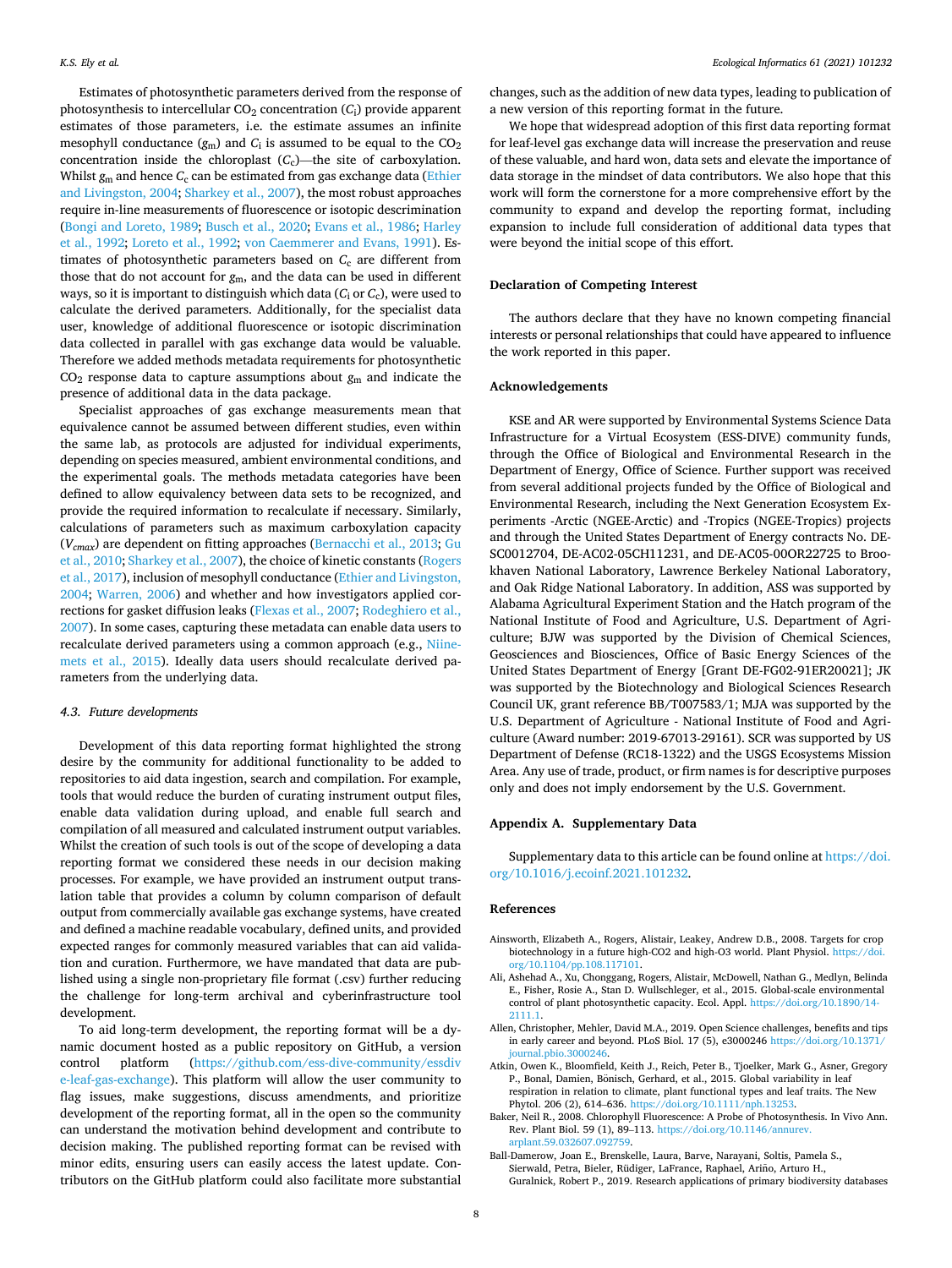<span id="page-8-0"></span>*K.S. Ely et al.* 

in the digital age. PLoS One 14 (9), e0215794. [https://doi.org/10.1371/journal.](https://doi.org/10.1371/journal.pone.0215794) pone.02157

Bernacchi, Carl J., Bagley, Justin E., Serbin, Shawn P., Ruiz-Vera, Ursula M., Rosenthal, David M., Vanloocke, Andy, 2013. Modelling C<sub>3</sub> photosynthesis from the chloroplast to the ecosystem. Plant Cell Environ. 36 (9), 1641–1657. [https://doi.](https://doi.org/10.1111/pce.12118)  [org/10.1111/pce.12118.](https://doi.org/10.1111/pce.12118)

Bonan, Gordon B., Lawrence, Peter J., Oleson, Keith W., Levis, Samuel, Jung, Martin, Reichstein, Markus, Lawrence, David M., Swenson, Sean C., 2011. Improving canopy processes in the community land model version 4 (CLM4) using global flux fields empirically inferred from FLUXNET data. J. Geophys. Res. https://doi.org/10.1029/ [2010jg001593.](https://doi.org/10.1029/2010jg001593)

Bongi, G., Loreto, F., 1989. Gas-exchange properties of salt-stressed olive (Olea Europea L.) leaves. Plant Physiol. 90 (4), 1408–1416. [https://doi.org/10.1104/pp.90.4.1408.](https://doi.org/10.1104/pp.90.4.1408)

Booth, Ben B.B., Jones, Chris D., Collins, Mat, Totterdell, Ian J., Cox, Peter M., Sitch, Stephen, Huntingford, Chris, Betts, Richard A., Harris, Glen R., Lloyd, Jon, 2012. High sensitivity of future global warming to land carbon cycle processes. Environ. Res. Lett. 7 (2), 024002 [https://doi.org/10.1088/1748-9326/7/2/024002.](https://doi.org/10.1088/1748-9326/7/2/024002)

Bruneau, Anne, Borges, Leonardo M., Allkin, Robert, Egan, Ashley N., de la Estrella, Manuel, Javadi, Firouzeh, Klitgaard, Bente, et al., 2019. Towards a new online species-information system for legumes. Aust. Syst. Bot. 53, 1. [https://doi.](https://doi.org/10.1071/SB19025)  [org/10.1071/SB19025.](https://doi.org/10.1071/SB19025)

Busch, Florian A., Holloway-Phillips, Meisha, Stuart-Williams, Hilary, Farquhar, Graham D., 2020. Revisiting carbon isotope discrimination in C plants shows respiration rules when photosynthesis is low. Nature Plants 6 (3), 245–258. [https://doi.org/10.1038/](https://doi.org/10.1038/s41477-020-0606-6)  [s41477-020-0606-6.](https://doi.org/10.1038/s41477-020-0606-6)

Buttigieg, Pier Luigi, Morrison, Norman, Smith, Barry, Mungall, Christopher J., Lewis, Suzanna E., ENVO Consortium, 2013. The environment ontology: Contextualising biological and biomedical entities. J. Biomed. Semant. 4 (1), 43. [https://doi.org/10.1186/2041-1480-4-43.](https://doi.org/10.1186/2041-1480-4-43)

Cheruvelil, Kendra Spence, Soranno, Patricia A., 2018. Data-intensive ecological research is catalyzed by Open Science and team science. Bioscience 68 (10), 813–822. <https://doi.org/10.1093/biosci/biy097>.

Christianson, Danielle S., Varadharajan, Charuleka, Christoffersen, Bradley, Detto, Matteo, Faybishenko, Boris, Gimenez, Bruno O., Hendrix, Val, et al., 2017. A metadata reporting framework (FRAMES) for synthesis of Ecohydrological observations. Ecol. Informat. 42 (November), 148–158. [https://doi.org/10.1016/j.](https://doi.org/10.1016/j.ecoinf.2017.06.002)  [ecoinf.2017.06.002](https://doi.org/10.1016/j.ecoinf.2017.06.002).

Cooper, Laurel, Walls, Ramona L., Elser, Justin, Gandolfo, Maria A., Stevenson, Dennis W., Smith, Barry, Preece, Justin, et al., 2013. The plant ontology as a tool for comparative plant anatomy and genomic analyses. Plant Cell Physiol. 54 (2), e1 <https://doi.org/10.1093/pcp/pcs163>.

Damerow J, Varadharajan C, Boye K, Brodie E, Chadwick D, Cholia S, Elbashandy H, Ely K, Goldman A, Hendrix V, Jones C, Jones M, Kakalia Z, Kemner K, Kersting A, Maher K, Merino N, O'Brien F, Perzan Z, Robles E, Snavely C, Sorensen P, Stegen J, Weisenhorn P, Whitenack K, Zavarin M, Agarwal D, 2020. Sample identifiers and metadata reporting format for environmental systems science. Environ. Syst. Sci. Data Infrastructure for a Virtual Ecosystem (ESS-DIVE)*.* Doi:[10.15485/1660470.](https://doi.org/10.15485/1660470)

Dietze, Michael C., 2014. Gaps in knowledge and data driving uncertainty in models of photosynthesis. Photosynth. Res. 119 (1–2), 3–14. [https://doi.org/10.1007/s11120-](https://doi.org/10.1007/s11120-013-9836-z)  [013-9836-z.](https://doi.org/10.1007/s11120-013-9836-z)

Ellsworth, David S., Thomas, Richard, Crous, Kristine Y., Palmroth, Sari, Ward, Eric, Maier, Chris, DeLucia, Evan, Oren, Ram, 2012. Elevated CO2 affects photosynthetic responses in canopy pine and subcanopy deciduous trees over 10 years: a Synthesis from Duke FACE. Glob. Chang. Biol. [https://doi.org/10.1111/j.1365-](https://doi.org/10.1111/j.1365-2486.2011.02505.x) [2486.2011.02505.x.](https://doi.org/10.1111/j.1365-2486.2011.02505.x)

Ely, K.S., Rogers, A., Crystal-Ornelas, R., 2020. ESS-DIVE reporting format for leaf-level gas exchange data and metadata. Environmental Systems Science Data Infrastructure for a Virtual Ecosystem. [https://doi.org/10.15485/1659484.](https://doi.org/10.15485/1659484)

Ethier, G.J., Livingston, N.J., 2004. On the need to incorporate sensitivity to CO2 transfer conductance into the Farquhar-von Caemmerer-Berry leaf photosynthesis model. Plant Cell Environ. [https://doi.org/10.1111/j.1365-3040.2004.01140.x.](https://doi.org/10.1111/j.1365-3040.2004.01140.x)

Evans, John R., Santiago, Louis S., 2014. PrometheusWiki gold leaf protocol: gas exchange using LI-COR 6400. Funct. Plant Biol. 41 (3), 223–226. [https://doi.org/](https://doi.org/10.1071/FP10900) [10.1071/FP10900](https://doi.org/10.1071/FP10900).

Evans, J.R., Sharkey, T.D., Berry, J.A., Farquhar, G.D., 1986. Carbon isotope discrimination measured concurrently with gas exchange to investigate CO2 diffusion in leaves of higher plants. Funct. Plant Biol. 13 (2), 281. [https://doi.org/](https://doi.org/10.1071/PP9860281)  [10.1071/PP9860281.](https://doi.org/10.1071/PP9860281)

Flexas, J., Díaz-Espejo, A., Berry, J.A., Cifre, J., Galmés, J., Kaldenhoff, R., Medrano, H., Ribas-Carbó, M., 2007. Analysis of leakage in IRGA's leaf chambers of open gas exchange systems: quantification and its effects in photosynthesis parameterization. J. Exp. Bot. 58 (6), 1533–1543. <https://doi.org/10.1093/jxb/erm027>.

Gallagher, Rachael V., Falster, Daniel S., Maitner, Brian S., Salguero-Gómez, Roberto, Vandvik, Vigdis, Pearse, William D., Florian D. Schneider, et al., 2020. Open Science principles for accelerating trait-based science across the tree of life. Nat. Ecol. Evolut. 4 (3), 294–303.<https://doi.org/10.1038/s41559-020-1109-6>.

Garnier, Eric, Stahl, Ulrike, Laporte, Marie-Angélique, Kattge, Jens, Mougenot, Isabelle, Kühn, Ingolf, Laporte, Baptiste, et al., 2017. Towards a thesaurus of plant characteristics: an ecological contribution. The J. Ecol. 105 (2), 298–309. [https://](https://doi.org/10.1111/1365-2745.12698)  [doi.org/10.1111/1365-2745.12698.](https://doi.org/10.1111/1365-2745.12698)

Gu, Lianhong, Pallardy, Stephen G., Kevin, Tu, Law, Beverly E., Wullschleger, Stan D., 2010. Reliable estimation of biochemical parameters from C3 leaf photosynthesisintercellular carbon dioxide response curves. Plant Cell Environ. [https://doi.org/](https://doi.org/10.1111/j.1365-3040.2010.02192.x)  [10.1111/j.1365-3040.2010.02192.x](https://doi.org/10.1111/j.1365-3040.2010.02192.x).

Halbritter, Aud H., De Boeck, Hans J., Eycott, Amy E., Reinsch, Sabine, Robinson, David A., Vicca, Sara, Berauer, Bernd, et al., 2020. The handbook for standardized field and laboratory measurements in terrestrial climate change experiments and observational studies (ClimEx). Methods Ecol. Evolut. 11 (1), 22–37. [https://doi.](https://doi.org/10.1111/2041-210X.13331)  [org/10.1111/2041-210X.13331](https://doi.org/10.1111/2041-210X.13331).

Harley, P.C., Loreto, F., Di Marco, G., Sharkey, T.D., 1992. Theoretical considerations when estimating the mesophyll conductance to CO2 flux by analysis of the response of photosynthesis to CO2. Plant Physiol. 98 (4), 1429–1436. [https://doi.org/](https://doi.org/10.1104/pp.98.4.1429) 10.1104/pp.98.4.142

Heidorn, P. Bryan, 2008. Shedding light on the dark data in the Long tail of science. Libr. Trends 57 (2), 280–299. [https://doi.org/10.1353/lib.0.0036.](https://doi.org/10.1353/lib.0.0036)

Kattge, Jens, Knorr, Wolfgang, Raddatz, Thomas, Wirth, Christian, 2009. Quantifying photosynthetic capacity and its relationship to leaf nitrogen content for global-scale terrestrial biosphere models. Glob. Chang. Biol. [https://doi.org/10.1111/j.1365-](https://doi.org/10.1111/j.1365-2486.2008.01744.x)  [2486.2008.01744.x.](https://doi.org/10.1111/j.1365-2486.2008.01744.x)

Kattge, Jens, Bönisch, Gerhard, Díaz, Sandra, Lavorel, Sandra, Prentice, Iain Colin, Leadley, Paul, Tautenhahn, Susanne, et al., 2020. TRY plant trait database enhanced coverage and open access. Glob. Chang. Biol. 26 (1), 119–188. [https://doi.](https://doi.org/10.1111/gcb.14904)  [org/10.1111/gcb.14904](https://doi.org/10.1111/gcb.14904).

Kauwe, De, Martin, G., Lin, Yan-Shih, Wright, Ian J., Medlyn, Belinda E., Crous, Kristine Y., Ellsworth, David S., Maire, Vincent, et al., 2016. A test of the 'one-point method' for estimating maximum carboxylation capacity from field-measured, light-saturated photosynthesis. The New Phytol. 210 (3), 1130–1144. [https://doi.org/10.1111/](https://doi.org/10.1111/nph.13815)  [nph.13815](https://doi.org/10.1111/nph.13815).

Keenan, Trevor F., Niinemets, Ulo, 2016. The canopy trait plasticity (CANTRIP) database v1.0.0 (version V1.0.0) [data set]. Zenodo. [https://doi.org/10.5281/](https://doi.org/10.5281/zenodo.164883)  [zenodo.164883](https://doi.org/10.5281/zenodo.164883).

Kissling, W. Daniel, Walls, Ramona, Bowser, Anne, Jones, Matthew O., Kattge, Jens, Agosti, Donat, Amengual, Josep, et al., 2018. Towards global data products of essential biodiversity variables on species traits. Nat. Ecol. Evolut. 2 (10), 1531–1540.<https://doi.org/10.1038/s41559-018-0667-3>.

Kumarathunge, Dushan P., Medlyn, Belinda E., Drake, John E., Tjoelker, Mark G., Aspinwall, Michael J., Battaglia, Michael, Francisco J. Cano, et al., 2019. Acclimation and adaptation components of the temperature dependence of plant photosynthesis at the global scale. New Phytol. [https://doi.org/10.1111/nph.15668.](https://doi.org/10.1111/nph.15668)

Leakey, Andrew D.B., Ferguson, John N., Pignon, Charles P., Wu, Alex, Jin, Zhenong, Hammer, Graeme L., Lobell, David B., 2019. Water use efficiency as a constraint and target for improving the resilience and productivity of C3 and C4 crops. Annu. Rev. Plant Biol. https://doi.org/10.1146/annurev-arplant-042817-04030.

LeBauer, David S., Wang, Dan, Richter, Katherine T., Davidson, Carl C., Dietze, Michael C., 2013. Facilitating feedbacks between field measurements and ecosystem models. Ecol. Monogr.<https://doi.org/10.1890/12-0137.1>.

LeBauer, David, Kooper, Rob, Mulrooney, Patrick, Rohde, Scott, Wang, Dan, Long, Stephen P., Dietze, Michael C., 2018. BETYdb: a yield, trait, and ecosystem service database applied to second-generation bioenergy feedstock production. GCB Bioenergy 10 (1), 61–71. <https://doi.org/10.1111/gcbb.12420>.

Limani, Fidan, Latif, Atif, Borst, Timo, Tochtermann, Klaus, 2019. Metadata challenges for Long tail research data infrastructures. Bibliothek Forschung Und Praxis. [https://](https://doi.org/10.1515/bfp-2019-2014)  [doi.org/10.1515/bfp-2019-2014](https://doi.org/10.1515/bfp-2019-2014).

Lin, Yan-Shih, Medlyn, Belinda E., Duursma, Remko A., Colin Prentice, I., Wang, Han, Baig, Sofia, Eamus, Derek, et al., 2015. Optimal stomatal behaviour around the world. Nat. Clim. Chang. <https://doi.org/10.1038/nclimate2550>.

Long, S.P., Bernacchi, C.J., 2003. Gas exchange measurements, what can they tell us about the underlying limitations to photosynthesis? Procedures and sources of error. J. Exp. Bot. 54 (392), 2393–2401. <https://doi.org/10.1093/jxb/erg262>.

Long, S.P., Farage, P.K., Garcia, R.L., 1996. Measurement of leaf and canopy photosynthetic CO2 exchange in the field. J. Exp. Bot. [https://doi.org/10.1093/jxb/](https://doi.org/10.1093/jxb/47.11.1629)  [47.11.1629.](https://doi.org/10.1093/jxb/47.11.1629)

López-Calcagno, Patricia E., Brown, Kenny L., Simkin, Andrew J., Fisk, Stuart J., Vialet-Chabrand, Silvere, Lawson, Tracy, Raines, Christine A., 2020. Stimulating photosynthetic processes increases productivity and water-use efficiency in the field. Nature Plants 6 (8), 1054-1063. https://doi.org/10.1038/s41477-020-0740-

Loreto, Francesco, Harley, Peter C., Di Marco, Giorgio, Sharkey, Thomas D., 1992. Estimation of mesophyll conductance to CO 2 flux by three different methods. Plant Physiol. 98 (4), 1437–1443. [https://doi.org/10.1104/pp.98.4.1437.](https://doi.org/10.1104/pp.98.4.1437)

Maire, Vincent, Wright, Ian J., Colin Prentice, I., Batjes, Niels H., Bhaskar, Radika, van Bodegom, Peter M., Will K. Cornwell, et al., 2015. Global effects of soil and climate on leaf photosynthetic traits and rates: effects of soil and climate on photosynthetic traits. Glob. Ecol. Biogeogr. 24 (6), 706–717. [https://doi.org/10.1111/geb.12296.](https://doi.org/10.1111/geb.12296)

Maxwell, Kate, Johnson, Giles N., 2000. Chlorophyll fluorescence—a practical guide.

J. Exp. Bot. 51 (345), 659–668. <https://doi.org/10.1093/jexbot/51.345.659>. Mayernik, Matthew S., Breseman, Kelsey, Downs, Robert R., Duerr, Ruth, Garretson, Alexis, Hou, Chung-Yi, 2020. Risk assessment for scientific data. Data Sci.

J. [https://doi.org/10.5334/dsj-2020-010.](https://doi.org/10.5334/dsj-2020-010) Murchie, E.H., Lawson, T., 2013. Chlorophyll fluorescence analysis: a guide to good

practice and understanding some new applications. J. Exp. Bot. 64 (13), 3983–3998. [https://doi.org/10.1093/jxb/ert208.](https://doi.org/10.1093/jxb/ert208)

Niinemets, Ülo, Keenan, Trevor F., Hallik, Lea, 2015. A worldwide analysis of withincanopy variations in leaf structural, chemical and physiological traits across plant functional types. The New Phytol. 205 (3), 973–993. [https://doi.org/10.1111/](https://doi.org/10.1111/nph.13096) nph.1309

Ort, Donald R., Merchant, Sabeeha S., Alric, Jean, Barkan, Alice, Blankenship, Robert E., Bock, Ralph, Croce, Roberta, et al., 2015. Redesigning photosynthesis to sustainably meet global food and bioenergy demand. Proc. Natl. Acad. Sci. [https://doi.org/](https://doi.org/10.1073/pnas.1424031112)  [10.1073/pnas.1424031112.](https://doi.org/10.1073/pnas.1424031112)

Pérez-Harguindeguy, N., Díaz, S., Garnier, E., Lavorel, S., Poorter, H., Jaureguiberry, P., Bret-Harte, M.S., et al., 2013. New handbook for standardised measurement of plant